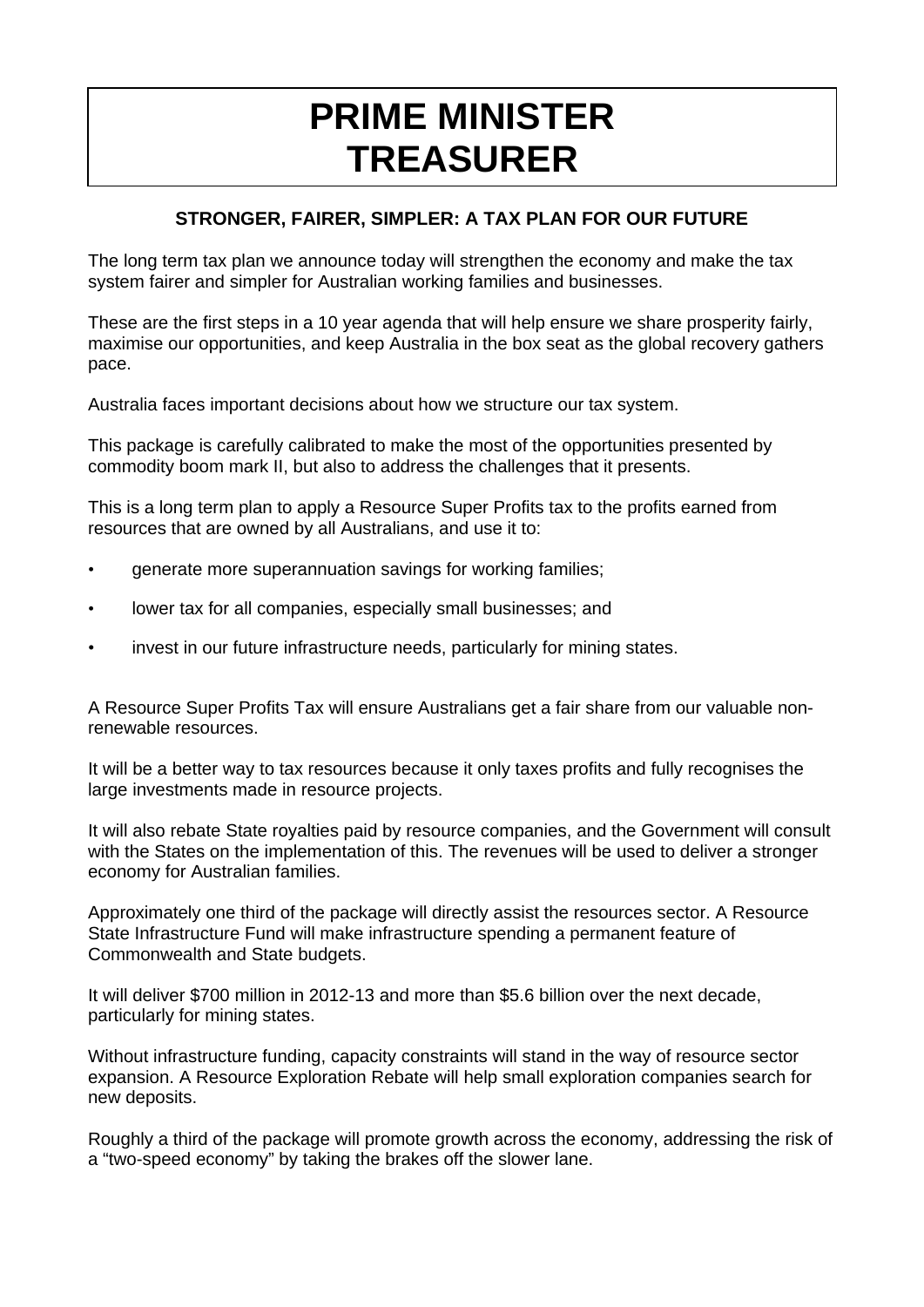A phased cut in the company tax rate to 28 per cent will assist the competitiveness of all Australian industries. The Government will also seek to cut the company tax rate further, as revenue allows.

Small businesses will get a head start on the company tax cut, with the 28 per cent rate applying from 2012-13.

Small businesses will benefit from a new instant write-off for assets worth up to \$5,000. Depreciation for other assets will be simplified, reducing complexity, cutting red tape and providing up front tax relief.

Roughly a third of the package will be used to ensure that we save rather than squander the benefits of the current boom, and translate higher economic growth and wages into long term benefits and more secure retirements.

The superannuation guarantee will be gradually increased to 12 per cent. Around 3.5 million lower paid Australians will receive a concession on their superannuation guarantee contributions, for the first time.

Over 50s with lower super balances will be given more generous contributions caps to allow them to make catch up contributions.

These superannuation measures will cost the Government \$2.4 billion over the next four years.

These significant reforms will build sustainable growth with low inflation. They will attack potential capacity constraints in our economy and ensure that the proceeds from our mineral resources are dedicated to the best possible outcomes for our economy and our people.

A stronger economy benefits all Australians through more jobs and higher wages. The changes announced today are expected to increase Australian GDP by 0.7 per cent and real wages by 1.1 per cent in the long run. In current terms, this reform dividend is equivalent to an extra \$450 per year in the pocket of a full-time worker on average weekly earnings.

These reforms will make our tax system fairer, by providing more Australians with a fair return for our natural resource wealth and by providing better superannuation concessions for over two million lower income earners.

The system will be simpler, especially for small businesses through simpler tax arrangements.

These changes will be consistent with our fiscal rules and will not detract from our ability to return the Budget to surplus and repay debt. This means that the package is dependent on the successful implementation of the Resource Super Profits Tax.

These reforms will not be welcomed by every business or every interest group, but they are the considered, responsible changes we need if we are to turn our success during the global recession into enduring gains for our economy, our people and our nation.

The Government's agenda for tax reform has been informed by the independent tax review, our discussions with the community and our own values and beliefs.

We will consult broadly on the changes, including with businesses, the states and the broader community.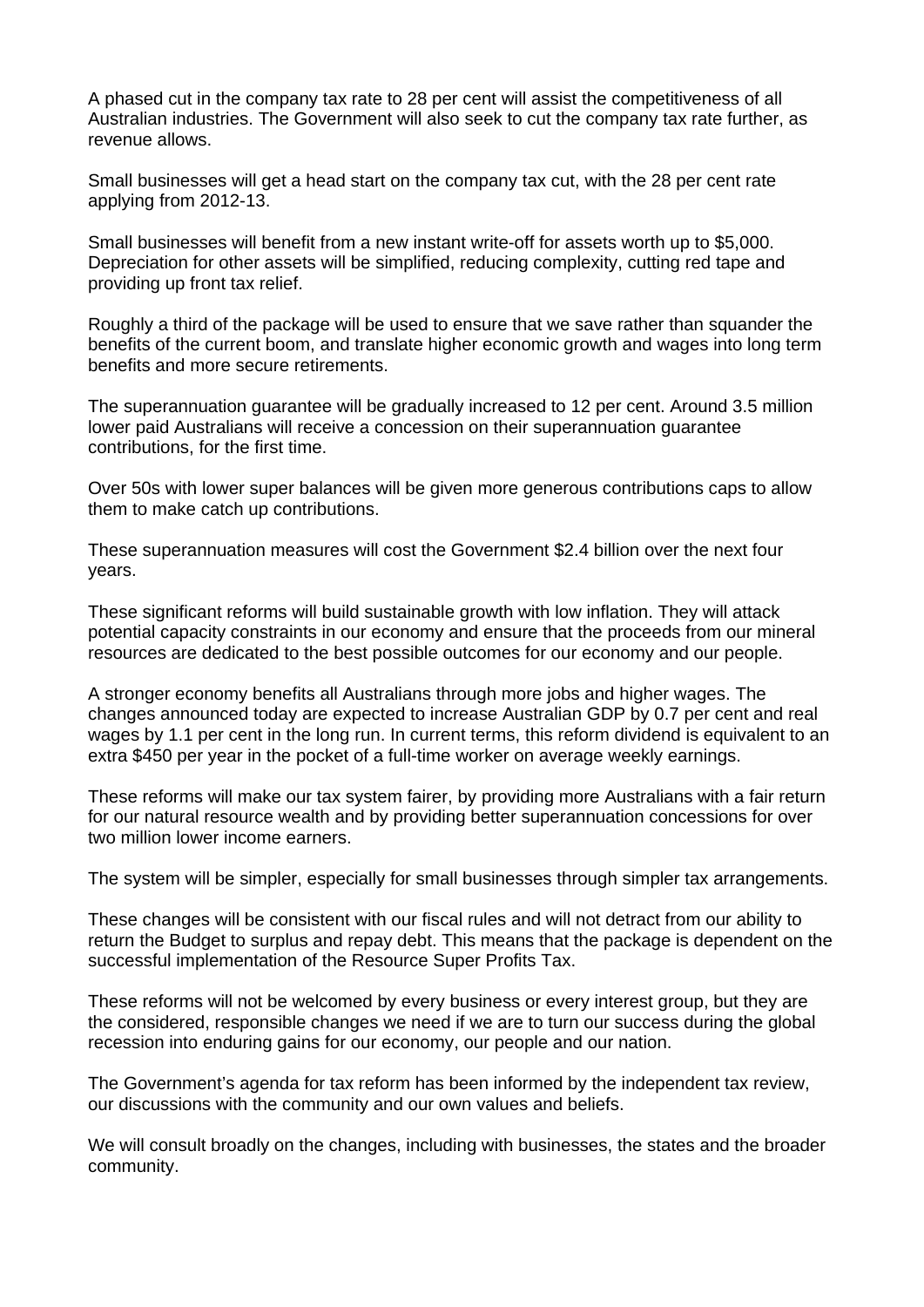Today we have announced that the first wave of our agenda is to reform resource, company and small business taxes and superannuation.

In the coming months we will have more to say on a number of other areas considered by the review, especially making tax time simpler for everyday Australians, improving incentives to save and improving the governance and transparency of the tax system. This would represent a full second term agenda.

Other recommendations in the review are not government policy. We have called for a mature tax debate and expect the other recommendations to be the subject of much discussion in the coming years.

We thank the five eminent members of the independent review panel; Ken Henry, Jeff Harmer, John Piggott, Heather Ridout and Greg Smith, as well as the dedicated review secretariat who supported them.

We also thank the community for their extensive contribution to the development of the report we are releasing today.

Information about the Government's future tax plan is available on the Stronger, Fairer, Simpler website at **www.futuretax.gov.au**. People can subscribe to the site and receive regular updates and advice, or call 1800 614 133 for further information and to obtain hard copies.

**CANBERRA 2 MAY 2010 PRESS OFFICE (02) 6277 7744 TREASURER'S OFFICE (02) 6277 7340**